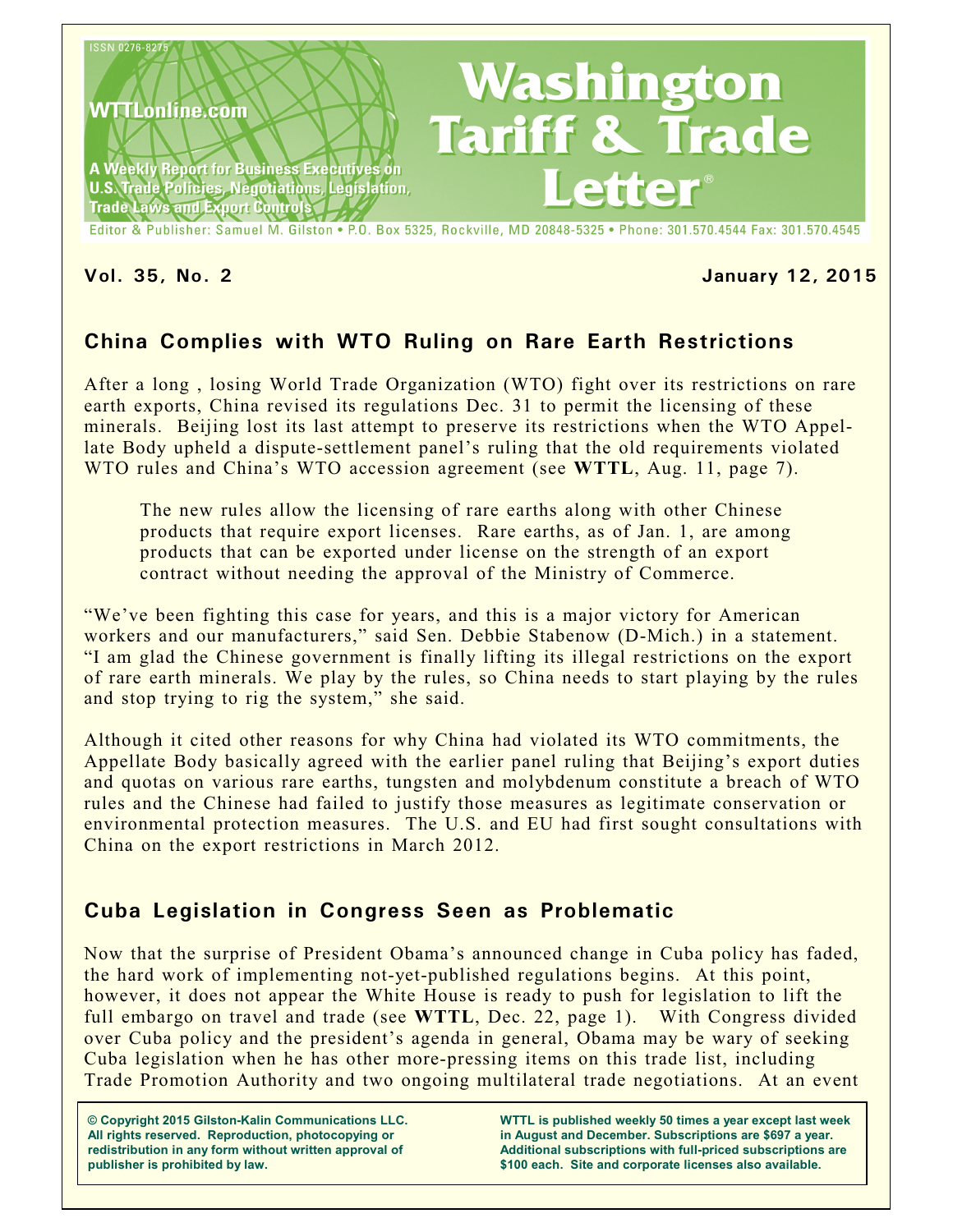in Washington to launch the U.S. Agriculture Coalition for Cuba Jan. 8, Agriculture Secretary Tom Vilsack was cautious in stating the administration's views on legislation. President Obama "has done what he can to address some of the barriers to expanded agricultural exports to Cuba, but we still have legislative hurdles to cross. The President and this administration look forward to engaging with Congress in an honest and serious debate about what we can do to promote positive change in Cuba," Vilsack said.

A bipartisan line of lawmakers speaking at the news conference supported ending the statutory embargo but were candid about the chance for legislative changes. "I don't think it's going to be easy, I think it's going to be very difficult," said Rep. Sam Farr (D-Calif.). He also announced a new House Cuba working group to pick up where a previous group stopped. "We had a lot of policy, but it was very difficult to move it. Cuban-Americans were in key positions, they could use procedural blocks. Those things will still be possible, but you can overcome them by the will of the people and the politics of American interests," he said.

While saying Cuba is not a partisan issue, Sen. Amy Klobuchar (D-Minn.) urged Congress to avoid "obstructive actions like blocking the confirmation of an ambassador or the funding for diplomatic activities." She said Congress "should conduct reasonable oversight to ensure our policies are enhancing our economic interests." Klobuchar also acknowledged that before passing any legislation, Congress also needs to see positive steps from Havana. Cuba "must take serious steps to reform politically and economically. We need to see substantial improvement in the Cuban government's respect for democracy and human rights," she said.

Sen. Jerry Moran (R-Kansas) prioritized the changes that could be implemented by the administration. He said Treasury should "alter their regulations, to redefine when cash up front has to be delivered" to permit farm exports. "I would encourage them to go ahead and change the regulations back to the way they were for several years, where banks can issue a letter of credit, and let's begin this process," Moran added. "Then Congress will work on the broader issues of how we alter the statutory provisions relating to the embargo," he said.

Although Cuba only has 11.3 million people, the market for U.S. goods could be sizable, some suggest. The nonprofit group Progressive Economy in a blog post Jan.7 estimated the two-way goods trade could be as much as \$100 billion, if trade went back to the preembargo levels of the 1950s when Cuba accounted for 3% of U.S. exports and imports.

More realistically, trade could reach levels similar to other Caribbean nations. "At current levels of Cuban trade, and assuming the U.S. share might be similar to the shares for Jamaica, Trinidad, Haiti, and the D.R. [Dominican Republic], U.S. exports to Cuba might be \$6 billion or so, and imports \$4 billion," it added. If U.S. agriculture exports reached the worldwide average of 8% of all exports and U.S farm goods reached \$1.2 billion, "total goods exports would be around \$15 billion, comparable with Chile, Israel, and Italy and above Russia," the group said.

Separately, House Foreign Affairs Committee Chairman Ed Royce (R-Calif.) and Ranking Member Eliot Engel (D-N.Y.) wrote to Secretary of State John Kerry Jan. 8, urging the administration to release the names and current status of the 53 Cuban political prisoners Havana committed to releasing during talks to normalize diplomatic relations. "We think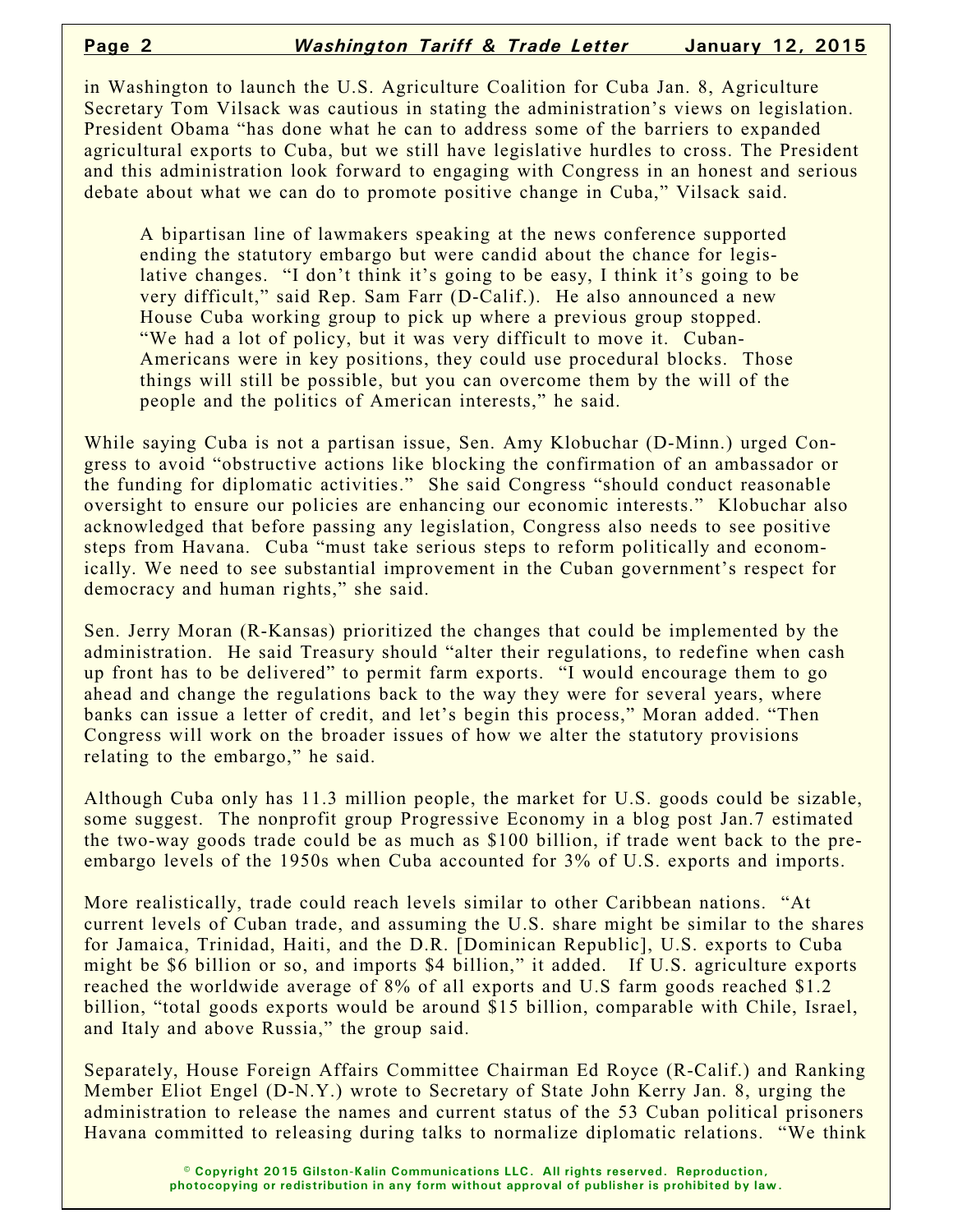you will agree that the United States-Cuba relationship cannot near its considerable potential until the fundamental human rights of the Cuban people are respected by their government," they wrote.

#### **Vietnam Seeks Appeal of WTO Ruling on Shrimp**

Vietnam asked the World Trade Organization (WTO) Appellate Body Jan. 6 to review a dispute-settlement panel's ruling that dismissed many of its key complaints against the U.S. antidumping order on shrimp from Vietnam. The U.S. is likely shortly to file its own appeal of the portions of the panel report that it lost (see **WTTL,** Nov. 24, page 8). The panel's mixed findings rejected several of Hanoi's complaints about U.S. administrative reviews and its sunset review of the order.

Among the issues Vietnam wants the Appellate Body to review are the panel's finding that it failed to show that Section  $129(c)(1)$  of the U.S. Uruguay Round Agreements Act (URAA) constitutes an "as such" inconsistency with WTO rules by limiting administrative redeterminations to implement adverse panel recommendations and rulings.

"The conclusion and recommendation regarding Section  $129(c)(1)$  constitutes egregious error by the Panel in its examination, understanding, and application of the evidence before it and in its interpretation of this provision of U.S. law," Vietnam argued. "As such, Viet Nam was denied an objective examination as required by Article 11 of the DSU of the meaning of Section  $129(c)(1)$ . The examination by the Panel was neither rigorous nor comprehensive as required by WTO jurisprudence," it said.

## **Progressives, Labor Groups Ramp up Calls to Defeat Fast Track**

With Congress back, progressives are stepping up their opposition to U.S. trade negotiations and renewal of the "fast track" trade promotion authority (TPA). At an event in Washington Jan. 8, congressional Democrats and union, consumer and environmental groups repeated calls to defeat TPA unless there is more Congressional participation.

Despite this opposition, Sen. Orrin Hatch (R-Utah), who became chairman of the Senate Finance Committee Jan. 7, hinted that a bill is coming. "We must act to tear down barriers to international trade and increase market access for American goods and services," he said in a statement.

"At the same time, we need to promote and enforce robust international trade rules, including strong intellectual property rights protections, so that our domestic innovators and job creators can reap the benefits of their competitive advantage and creativity. The renewal of bipartisan, job-creating Trade Promotion Authority will jumpstart a strong trade agenda that can help put America back to work," he said. Hatch, former Finance Chair Max Baucus and former Ways and Means Chair Dave Camp introduced legislation in 2014 (S. 1900) that was never brought to the floor for a vote.

Rep. Rosa DeLauro (D-Conn), the organizer of the Democratic press conference, noted Hatch's statement, telling reporters that opposition "will be forthcoming" now that a bill is imminent. "It may be brought up, but I believe we can defeat it," she said. DeLauro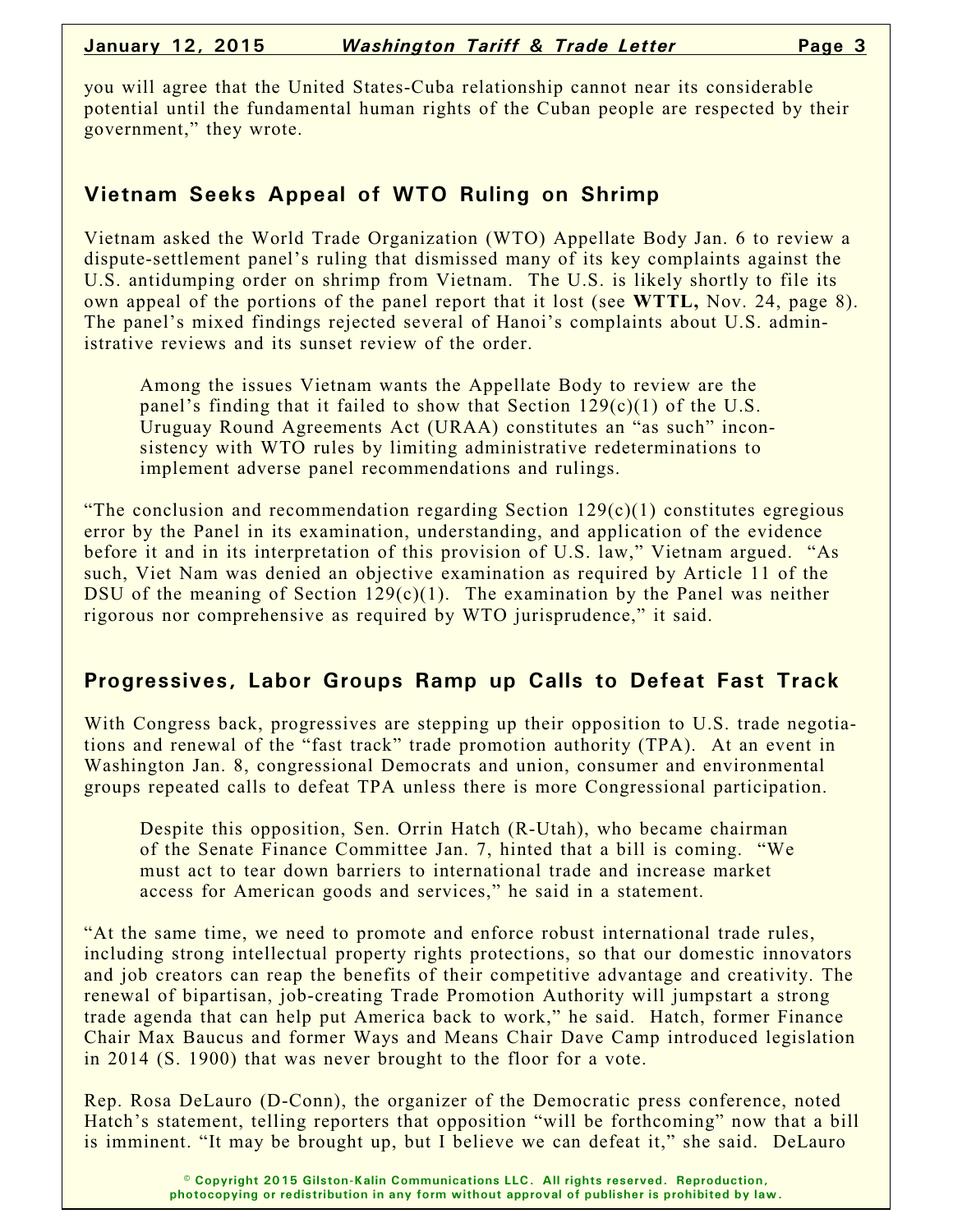based her confidence on the fact that 151 House Democrats and 22 Republicans, mostly Tea Party members, told President Obama in November 2013 they would vote against fast track. However, some of those who signed the letter, such as former Rep. Michele Bachmann (R-Minn.), are no longer in the House. Since then, Senate Finance Committee Ranking Member Ron Wyden (D-Ore.) said he was working on his own version of fast track, which he called "smart track" (see **WTTL**, Nov. 10, page 4).

Progressives want the new version to look similar to the demands of more than 550 nonprofit organizations, who wrote a letter to Wyden in September to reassert their opposition to the TPA working its way through Congress.

The groups said a fast-track bill that would meet their demands would include: congressional role in selecting appropriate trade partners; mandatory negotiating objectives; enhanced transparency to ensure meaningful congressional and public input; congressional certification that trade goals have been met before trade negotiations are concluded; and congressional approval of trade agreements and authorization for the executive branch; and a "mechanism for a sizeable minority of the House or Senate to obtain a vote on a resolution to remove an agreement from expedited consideration." In addition, they said "trade negotiating authority must be considered in conjunction with related trade and economic policy legislation."

#### **EU Releases TTIP Proposals But No Surprises**

In an effort to counter complaints about the lack of transparency in negotiations on a Transatlantic Trade and Investment Partnership (TTIP), the European Union (EU) Jan. 7 released a batch of legal texts and position papers that it has presented to the U.S. in the talks. The material, along with plain-language fact sheets on each section, provides little new about EU positions and doesn't reveal any agreements yet reached.

"I'm delighted that we can start the new year by clearly demonstrating through our actions the commitment we made to greater transparency just over a month ago," said EU Trade Commissioner Cecilia Malmström in a statement (see **WTTL**, Dec. 3, page 4). "Today's publication of our specific legal proposals in the context of TTIP marks another first in EU trade policy," she added.

Not to be out-transparented by the EU, the U.S. Trade Representative's (USTR) office issued a fact sheet of its own Jan. 9 defending its record on transparency. "The Obama Administration has taken unprecedented steps to increase transparency and diversify the voices involved in America's trade policy. Those steps have resulted in more public dialogue and outreach on trade agreements like the Trans-Pacific Partnership (TPP) and the Transatlantic Trade and Investment Partnership (T-TIP) than on any other free trade agreements in history," it wrote but without releasing the texts of its proposals.

The EU material covers 24 potential TTIP chapters and is grouped in three parts: market access, regulatory cooperation and rules. The textual proposals set out how the EU wants a final deal to read, line by line. The position papers identify what it wants to achieve in each chapter. The eight textual proposals cover competition, food safety and animal and plant health, customs issues, technical barriers to trade, small and mediumsized enterprises, and government-to-government dispute settlement. Also released were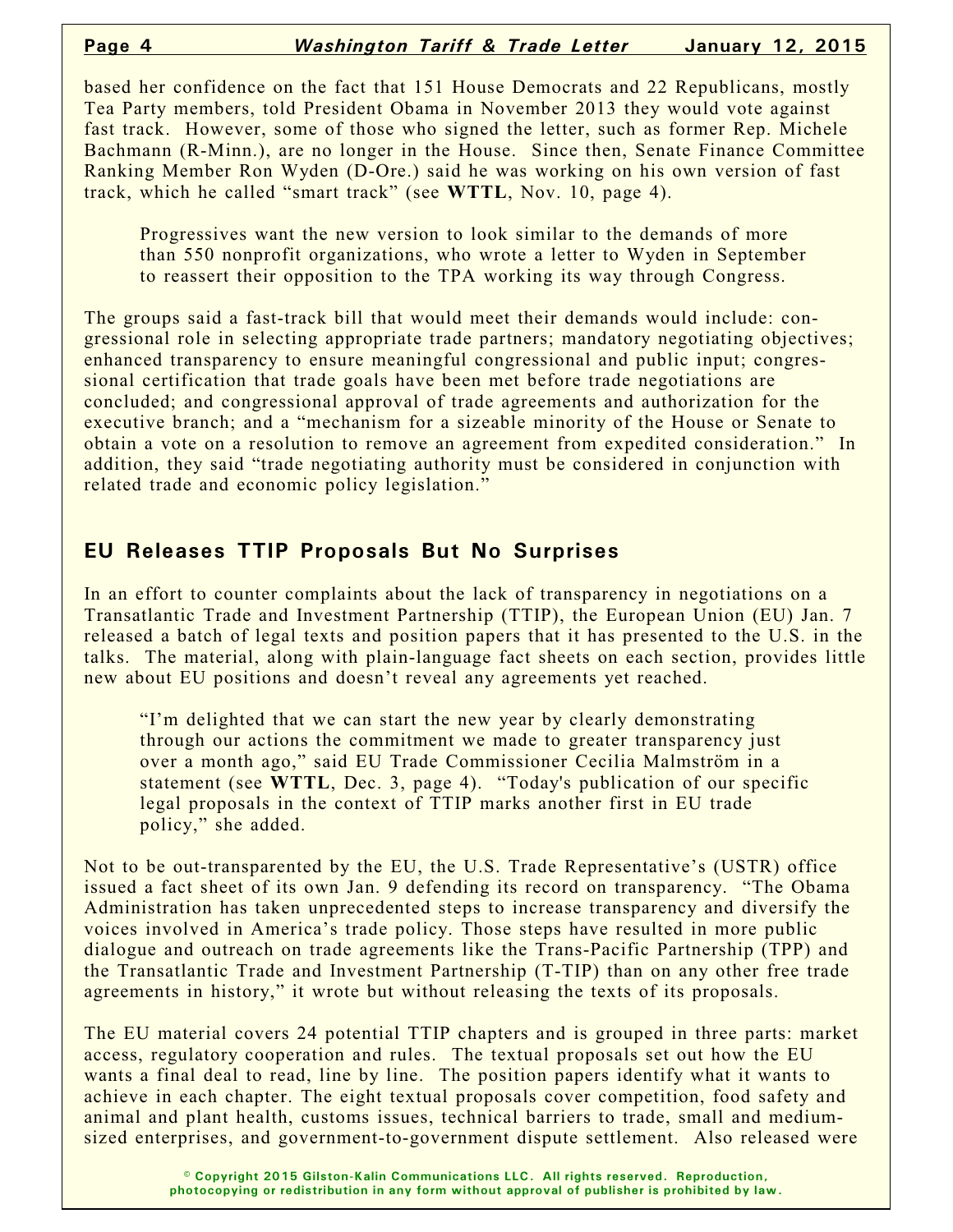position papers on engineering, vehicles and sustainable development. EU provided a fact sheet on investor-state dispute settlement (ISDS) on which no positions have been presented yet. Each of the fact sheets includes sections commenting on "sensitive or controversial issues." These sections reflect topics that have long been the subject of concern of TTIP critics on both sides of the Atlantic.

For all of its transparency, the EU held back on providing EU positions on tariff cutting. "For this pillar, we'll keep negotiating documents confidential," it said. "We want to reach the best possible final deal for everyone in the EU. To do that we need to strike the right balance between what each side wants," it said. "That means offering concessions to each other at different stages in the talks, being able to do so in confidence." it added.

Not surprisingly, the papers make clear that the EU intends to maintain its current policies on genetically modified organisms (GMOs). "Growing genetically modified organisms is subject to an authorisation process in line with EU law. TTIP will not change this law. EU countries must also agree to any growing of GM plants. This will not change through TTIP," it stated.

The papers also noted the EU's intent to press for protection of geographic indicators (GIs). "We want key improvements in the U.S. system, such as protection for an agreed list of EU GIs and enforcement of rules against their misuse," one fact sheet said.

On regulatory coherence, the EU said "no textual proposals have been presented." It said U.S. and EU regulators have focused on agreeing to overall goals for each industry. "They haven't yet made detailed proposals showing how these goals could be reached in a final agreement," it said. Nonetheless, the EU identified its positions on such regulatory areas as cosmetics, medical devices, pharmaceuticals and chemicals.

"TTIP will not amend the EU's list of 1372 banned substances. For new substances, the EU and the U.S. could benefit from sharing scientific assessments that could lead to new bans or restrictions," the EU argued. For medical devices, it said it doesn't want to harmonize regulations. "In TTIP we want to streamline the approval processes, for example, by having a common application form when applying for approval of a new medical device. Manufacturers could apply simultaneously for approval in the EU and U.S. and make new devices available to patients more quickly," it explained.

On the protection of European culture, the EU said it wants TTIP to allow "member states to take any measures they wish e.g. to impose quotas for EU productions." The EU also said "data protection standards won't be part of TTIP negotiations. TTIP will make sure that the EU's data protection laws prevail over any commitments."

#### **Sugar Suspension Agreement Leaves Sour Taste for Refiners**

The suspension agreement reached in December between Commerce and Mexican sugar growers to suspend antidumping and countervailing duty cases against imports of sugar from Mexico has left out "destination refineries," according to groundbreaking petitions filed with the International Trade Commission (ITC). AmCane Sugar LLC and Imperial Sugar Company filed petitions Jan. 8 asking ITC to initiate an investigation to determine whether the agreement eliminated completely the injurious effect of sugar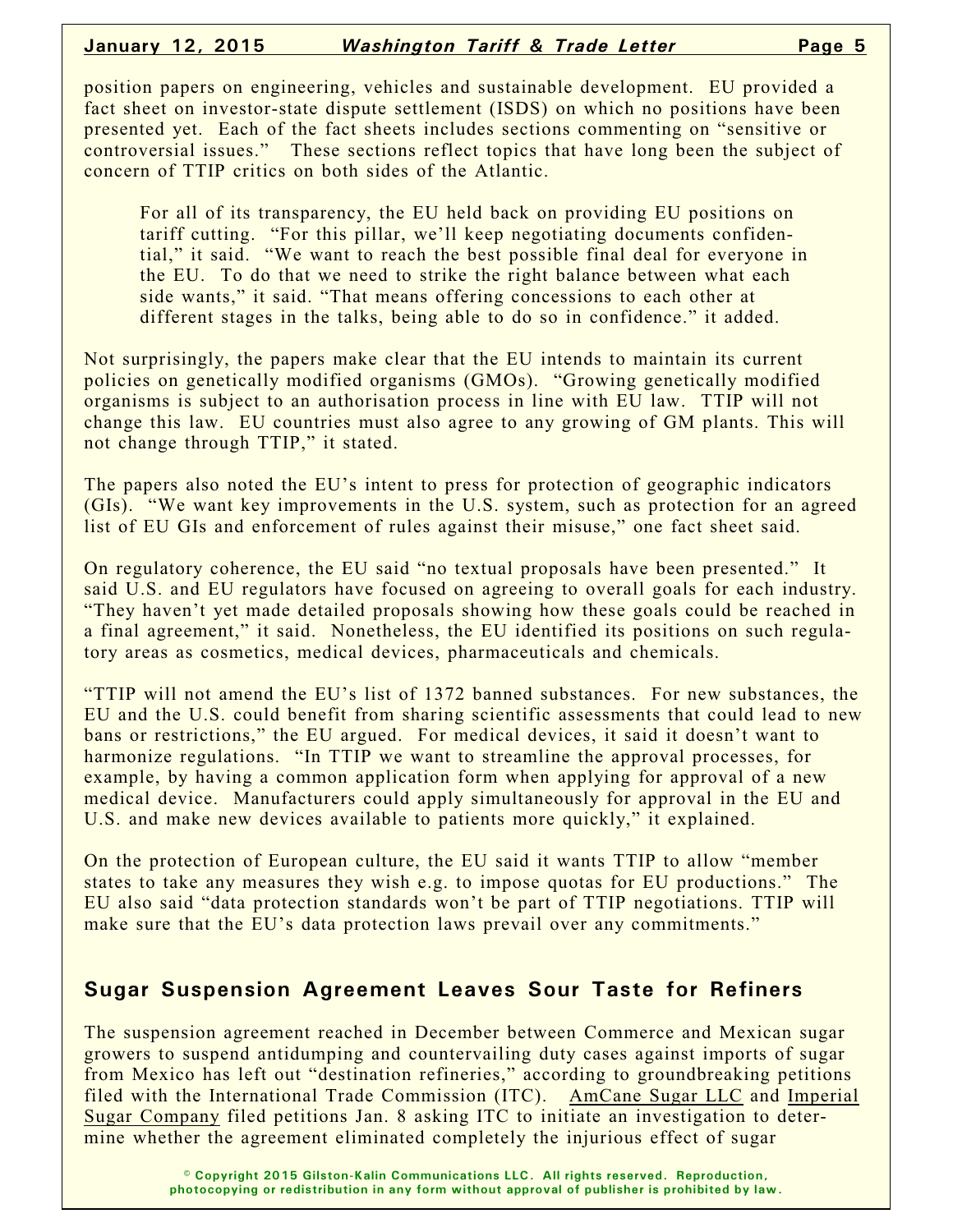imports. "While AmCane supports, in principle, the settlement of this trade litigation through suspension agreements, it believes the agreements accepted by Commerce here fall short of statutory requirements and indeed will exacerbate, rather than completely eliminating, injury associated with the subject imports," said the petition of AmCane, a cane sugar refinery in Taylor, Mich.

"Agreements of this particular type permit the continuation of some dumping and subsidization and, therefore, are permitted only if they completely eliminate the injurious effect of the subject imports. In order for the agreements to remain in place, the Commission must find that there would be 'no discernable [sic] injurious effect' by reason of the amount of net subsidy or dumping permitted by the agreements," wrote Imperial, a subsidiary of Louis Dreyfus Commodities LLC, based in Sugar Land, Texas.

Imperial said it completed responses to ITC questionnaires in the preliminary phase of investigations and filed a notice of appearance in the final phase of investigations. AmCane and Imperial were not among the original petitioners to the investigation, but have the right as domestic producers of a "like product" to request a review of the deal. The petitions are the first of their kind, one source said. "The process is non-existent; the ITC has never done it," he added.

Commerce announced the final suspension deal Dec. 19, late on a Friday night, despite opposition from U.S. sugar users and even some producers (see **WTTL**, Dec. 22, page 14). U.S. companies that depend on Mexican imports dislike the deals, but even supporters of the agreements urged changes in comments Commerce posted in November.

#### **\* \* \* Briefs \* \* \***

EXPORT ENFORCEMENT: N.Y. retailer B&H Foto & Electronics Corp. agreed to pay \$275,000 civil penalty to settle 50 BIS charges of exporting optical sighting devices without licenses to various countries, including Russia, Kazakhstan, Hong Kong, Saudi Arabia and South Africa, from March 2009 through November 2012. Devices were classified under ECCN 0A987 and worth about \$23,000. B&H neither admitted nor denied charges.

SENATE FINANCE COMMITTEE: As expected, Senate Republican Conference selected Sen. Orrin Hatch (R-Utah) to be chairman of Senate Finance Committee Jan. 8. In statement on his plans, Hatch cited tax reform, international trade, healthcare and safety-net programs.

HOUSE WAYS AND MEANS: Committee Democrats chose Rep. Charles Rangel (D-N.Y.) to be ranking member of trade subcommittee. In December, Republicans tapped Rep. Pat Tiberi (R-Ohio) to chair subcommittee. Tiberi (pronounced Tee-berry) has been on Ways and Means since 2007 and was elected to Congress in 2000.

CIT: In slew of names sent to Senate Jan. 7, President Obama re-nominated Jeanne Davidson to be judge of Court of International Trade, replacing Donald C. Pogue, who retired. Davidson, who is director of Justice's offices of foreign litigation and international legal assistance as well as international trade field office, has represented government in scores of trade cases at CIT and CAFC. Previously, she served as USTR associate general counsel. She has J.D. from NYU School of Law and A.B. from University of California at Berkeley. Obama originally named Davidson in August 2014 (see **WTTL**, Sept. 1, page 9).

CAFC: Obama also re-nominated Jan. 7 Kara Farnandez Stoll to be judge of Court of Appeals for Federal Circuit, replacing Randall R. Rader, who retired in June 2014. Stoll has been